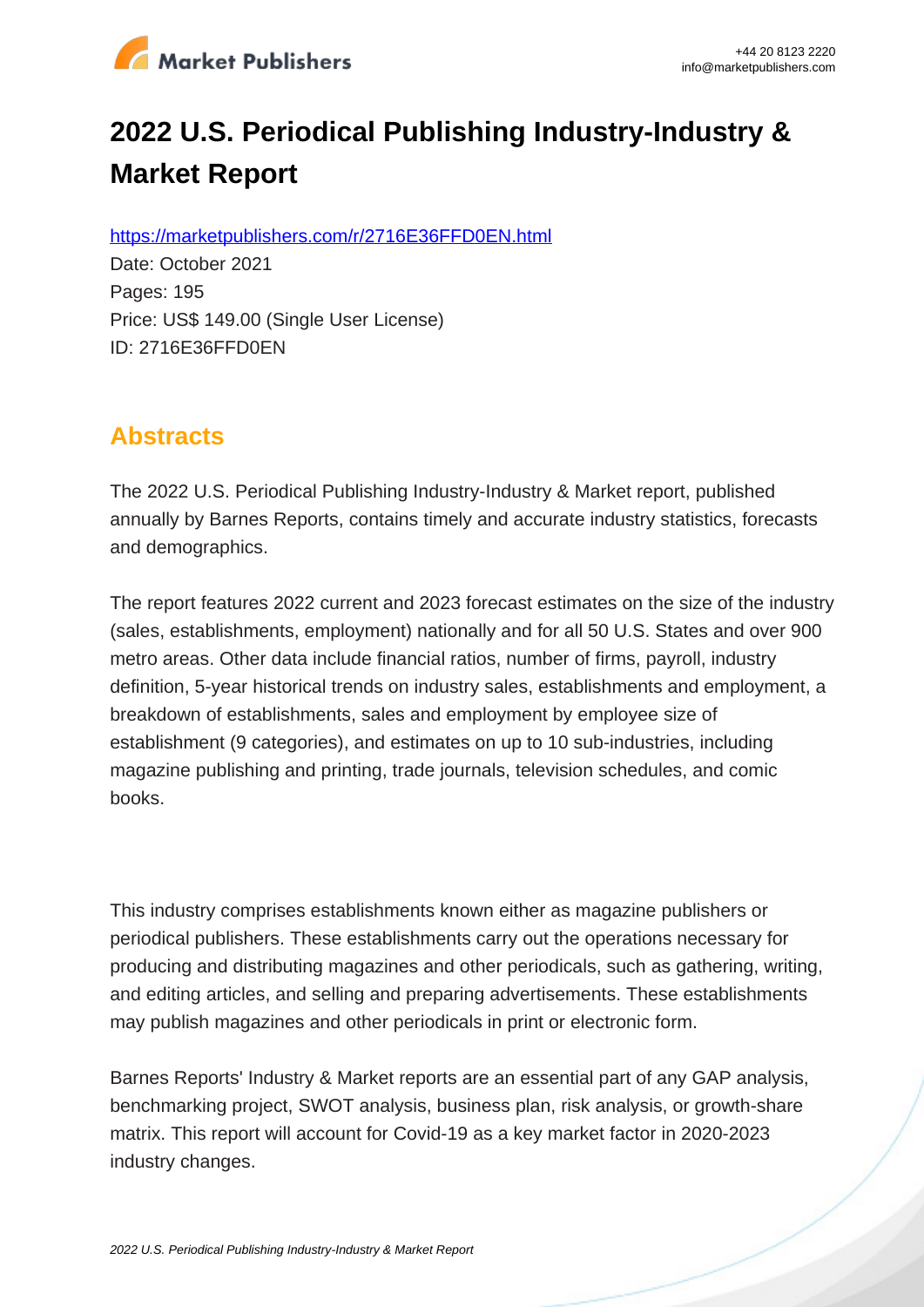

### **Contents**

Users' Guide Industry Definition and Related Industries Industry Establishments, Sales and Employment Trends Other data include financial ratios, Establishments, Firms, payroll Sub-Industries - 2022 Estimated Industry Sales (\$Millions) Sub-Industries - 2022 Estimated Number of Establishments Sub-Industries - 2022 Estimated Number of Employees 5-Year Trend - Estimated Industry Sales (\$Millions) 5-Year Trend - Estimated Number of Establishments 5-Year Trend - Estimated Number of Employees 2022 U.S. Metropolitan Areas - Estimated Number of Establishments 2022 U.S. Metropolitan Areas - Estimated Industry Sales (\$Millions) 2022 U.S. Metropolitan Areas - Estimated Number of Employees 2023 U.S. Metropolitan Areas - Estimated Number of Establishments 2023 U.S. Metropolitan Areas - Estimated Industry Sales (\$Millions) 2023 U.S. Metropolitan Areas - Estimated Number of Employees 2022 U.S. States - Estimated Number of Establishments 2022 U.S. States - Estimated Industry Sales (\$Millions) 2022 U.S. States - Estimated Number of Employees 2023 U.S. States - Estimated Number of Establishments 2023 U.S. States - Estimated Industry Sales (\$Millions) 2023 U.S. States - Estimated Number of Employees Definitions and Terms